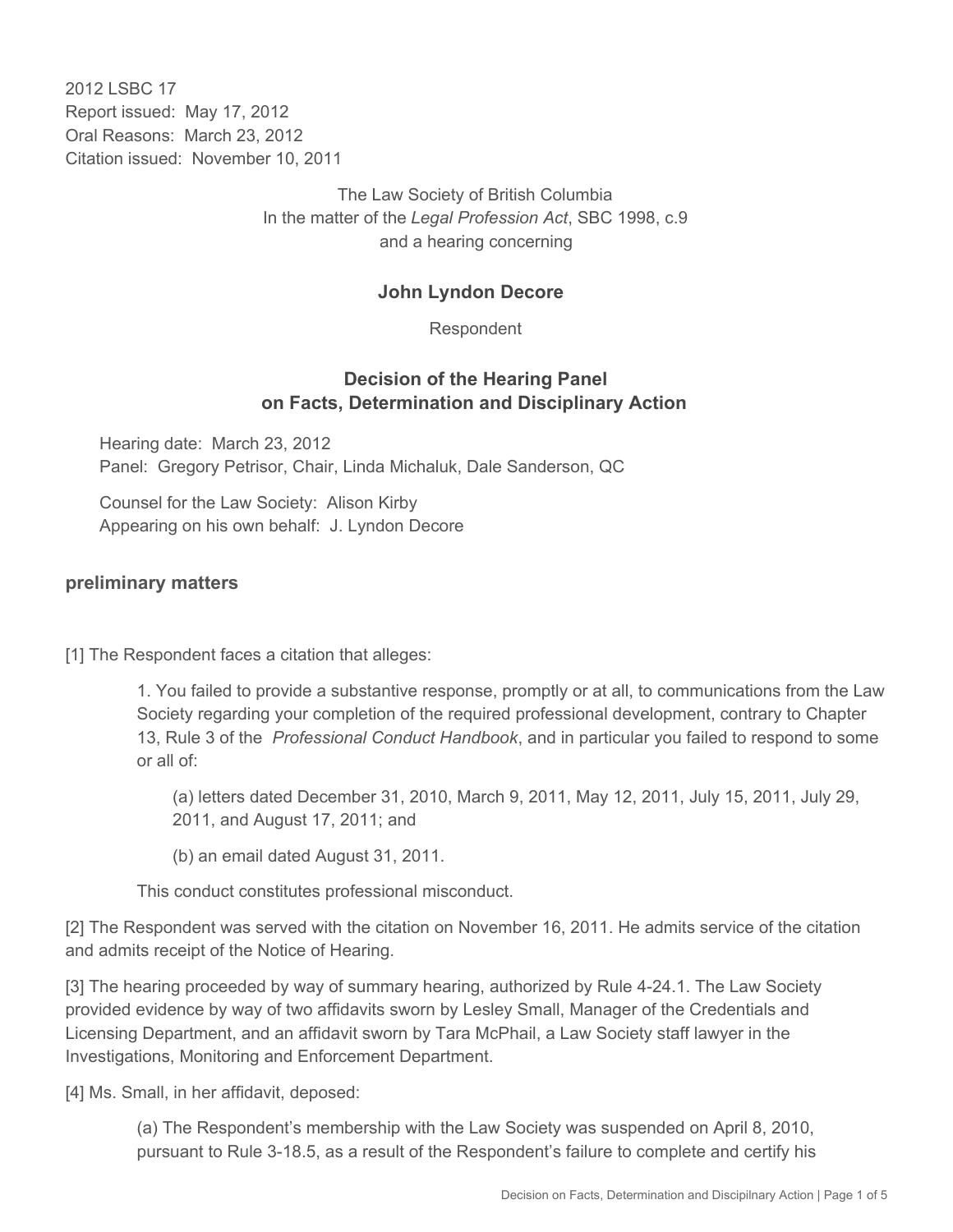completion of his 2009 continuing practice development requirements.

(b) On April 8, 2010, Ms. Small sent a letter to the Respondent advising him of the suspension.

(c) The letter was sent by Ms. Small to the Respondent's address which he had given to the Law Society as his place of business.

(d) The Respondent did not respond to that communication.

(e) By letter dated December 23, 2010, the Respondent wrote to Ms. Small using a different return address than that which was on file with the Law Society.

(f) Ms. Small, on December 31, 2010, sent a letter to the Respondent to the second address, asking for a response in respect of his 2009 and 2010 continuing practice development requirements, and also asking for the Respondent's advice as to whether or not he had engaged in the practice of law since his suspension on April 8, 2010.

(g) The Respondent did not respond to that communication.

(h) Ms. Small wrote the Respondent again on March 9, 2011, confirming that he would continue to be suspended until such time as both his 2009 and 2010 continuing practice development requirements were met and certified. Ms. Small asked the Respondent for his written advice as to whether he intended to meet those requirements, and if so, his plan for doing so. Ms. Small also mentioned that the Respondent could be referred to the Discipline Committee or the Chair.

(i) The Respondent did not respond to that communication.

(j) On May 12, 2011, Ms. Small again wrote to the Respondent, confirming that he could be referred to the Discipline Committee or its Chair. Ms. Small also pointed out to the Respondent that a lawyer must promptly reply to any communication from the Law Society. She asked for the Respondent's response within two weeks.

(k) The Respondent did not respond to that communication.

[5] In her affidavit, Ms. McPhail deposed:

(a) On July 15, 2011 and July 29, 2011, Ms. McPhail wrote to the Respondent asking for a response. These letters were sent to the Respondent at the first address which the Law Society had on file for the Respondent.

(b) The Respondent did not respond to either of those letters.

(c) On August 17, 2012 Ms. McPhail again wrote the Respondent asking for a response. She enclosed copies of her earlier letters, and sent them via courier and Canada Post to both the addresses of the Respondent on file with the Law Society, and also the address provided by the Respondent in his December 23, 2010 letter to Ms. Small.

(d) The Respondent did not respond to that communication.

(e) On August 31, 2011, Ms. McPhail attempted to contact the Respondent by telephone at his last known telephone number and by email to the last known email address of the Respondent.

(f) The Respondent did not respond to the email.

(g) On October 12, 2011, Ms. McPhail sent another letter to the Respondent, delivered to both addresses. She advised the matter had been referred to the Discipline Committee for its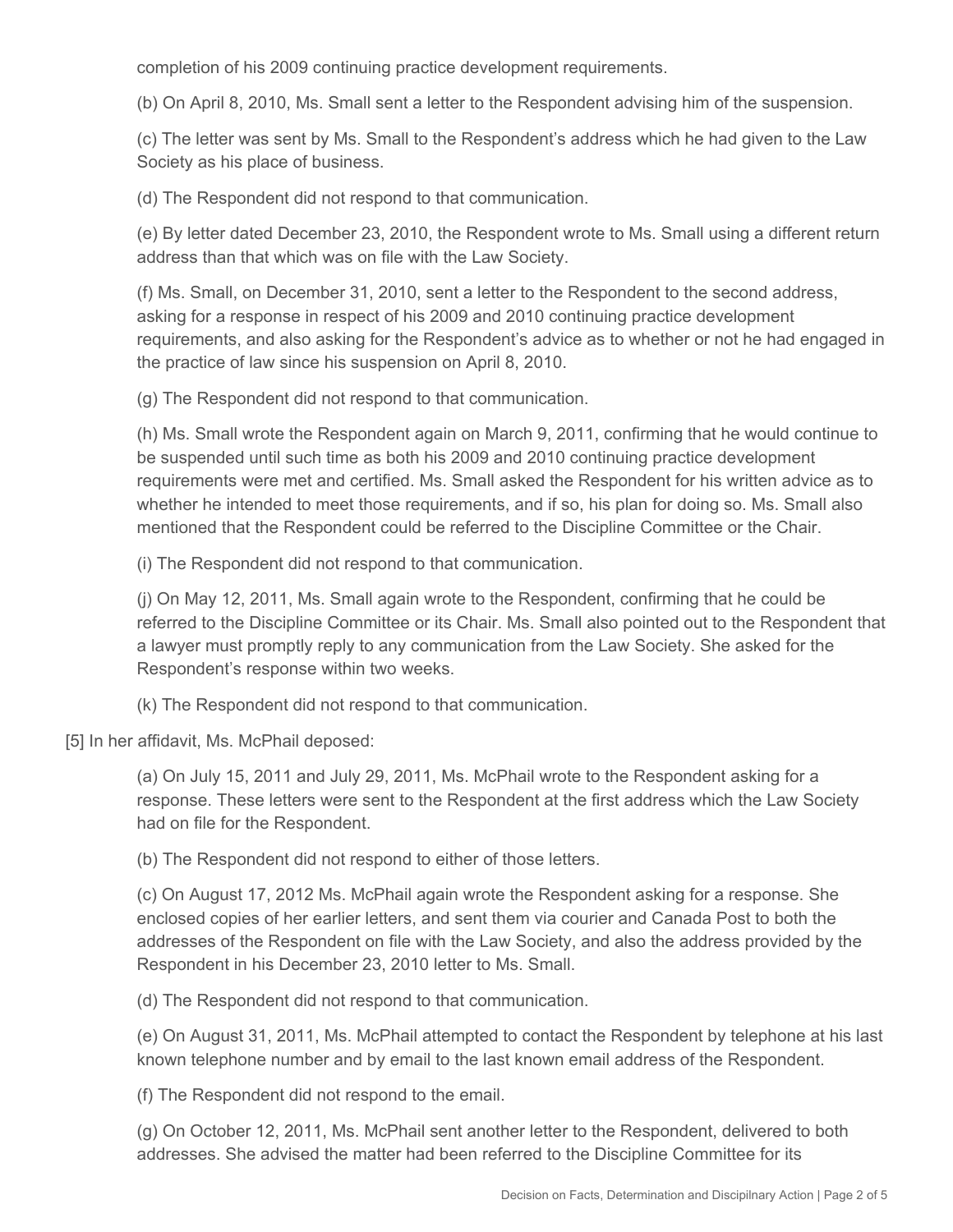consideration. For the first time, one letter, specifically the one sent to the address on file was returned with the notation "No longer at this address".

(h) The Respondent did not respond to that correspondence.

[6] As stated, the Respondent was personally served with the citation on November 16, 2011.

[7] On January 1, 2012, the Respondent ceased being a member of the Law Society for non-payment of his annual membership fees.

[8] We were advised that the Respondent, in a conversation with Law Society counsel prior to the hearing, advised that he did not take issue with the facts as alleged by the Law Society. At the hearing, the Respondent did not dispute any of the facts as alleged by the Law Society.

[9] The Respondent gave viva voce evidence at the hearing. He admitted receiving at least some of the letters sent to him by Ms. Small and by Ms. McPhail. He admitted that he did not respond to that correspondence. He advised he did not challenge the allegation of professional misconduct. The Respondent also gave evidence of his personal circumstances in 2010, 2011 and early 2012. He gave evidence of his employment history dating back to 1997.

[10] The Respondent stated he did not want to make excuses for not responding to the Law Society's communication.

[11] At the conclusion of the hearing, the Hearing Panel considered the evidence and material provided, and gave its oral decision and Order. We promised to provide written reasons, and these are those reasons.

## **DISCUSSION**

[12] Chapter 13, Rule 3 of the *Professional Conduct Handbook* states:

A lawyer must:

(a) Reply promptly to any communication from the Law Society;

[13] The onus is on the Law Society to prove the allegations it makes, and the standard of proof is the balance of probabilities, as stated in *Law Society of BC v. Tak*, 2009 LSBC 25.

[14] Given the evidence offered by the Law Society, and given also that the Respondent has not challenged that evidence, we find, on a balance of probabilities, that the Respondent did in fact fail to respond to communication from the Law Society that he received.

[15] As stated in *Law Society of BC v. Martin*, 2005 LSBC 16, and adopted by a Review Panel of Benchers in *Re Lawyer 11*, 2011 LSBC 35, the test for professional misconduct is whether the facts as made out disclose a marked departure from that conduct the Law Society expects of its members. If so, it is professional misconduct.

[16] In *Law Society of BC v. Malcolm*, 2012 LSBC 04, the hearing panel held that a lawyer's failure to respond to communication from the Law Society is prima facie professional misconduct. Numerous other decisions, including *Law Society of BC v. Tak* (supra), and *Law Society of BC v. Dobbin*, [1999] LSBC 27, have held that the failure to respond to communication from the Law Society constitutes professional misconduct.

[17] Having regard to the facts before us, in light of the repeated attempts by Law Society staff to elicit a response from the Respondent and his prolonged and unexplained failure to respond, and also given the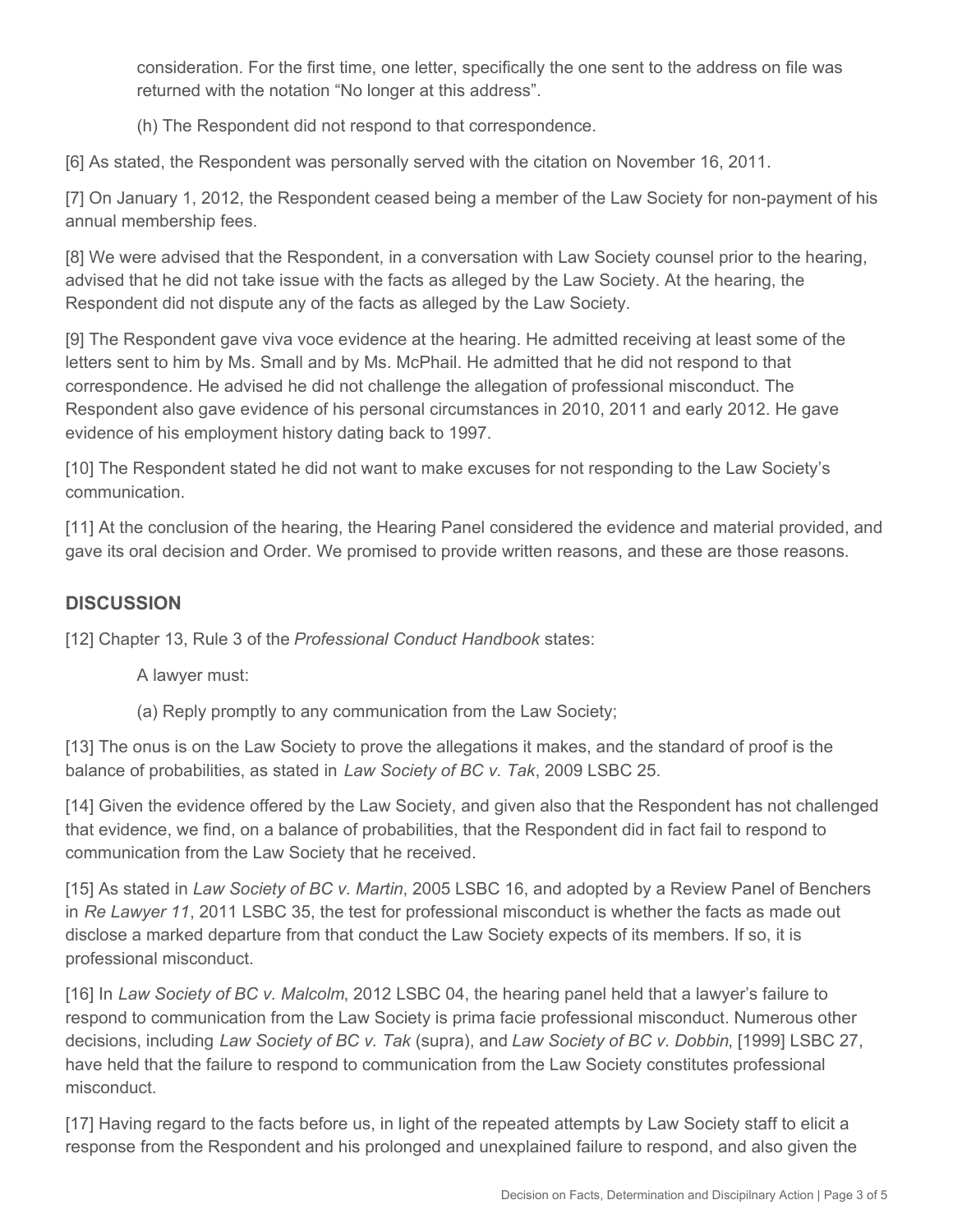Respondent's admissions, we conclude that the Respondent's conduct does constitute professional misconduct.

# Disciplinary Action

[18] The Law Society seeks a fine in the amount of \$2,500, costs in the amount of \$2,500 and an Order that the Respondent provide a written response to the letters sent to the Respondent by the Law Society staff dated December 31, 2010, March 9, 2011, and July 15, 2011. A specific draft Order was provided by counsel for our consideration.

[19] Counsel for the Law Society argued that the protection of the public, and maintenance of the public's confidence in the regulation of the profession require significant sanction in this case. Among the decisions cited by Ms. Kirby, *Law Society of BC v. Malcolm* (supra), *Law Society of BC v. Tak* (supra) and *Law Society of BC v. Cunningham*, 2007 LSBC 17, involved facts similar to the facts in this matter. Each of these decisions included a fine of \$2,000 and costs ranging from \$2,000 to \$5,000. The sanctions imposed in Malcolm and Tak included an order that the Respondent respond to communication from Law Society staff within a specific time.

[20] Ms. Kirby advised that actual costs were approximately \$6,000, which is perhaps slightly above normal, in part, because of an adjournment of the hearing requested by the Respondent.

[21] The Respondent asked for a reprimand and no fine, and a reduced amount of costs. He suggested \$1,500 as an appropriate figure for costs. He argued that he does not, and did not at any material time, take work from clients, and accordingly there has been no harm to the public or the public's perception of the regulation of the legal profession. He argued that in several decisions, including *Dobbin* (supra), *Law Society of BC v. Lebeau*, 2010 LSBC 12, and *Law Society of BC v. Racette*, 2005 LSBC 36, the sanction given was a reprimand.

[22] The Respondent advised that he could pay a fine and costs in the range suggested by Law Society counsel.

[23] While it seems apparent that, at all material times, the Respondent was not engaged in the traditional practice of law on behalf of clients, he was nonetheless subject to the normal obligations of all members of the Law Society. Those obligations are accepted as necessary for the preservation of self-regulation. The Law Society must effectively regulate its members and must have the confidence of the public in its ability to successfully regulate its members. The repeated failure to respond to communication from the Law Society over a long time span that has occurred in this case, does harm or could potentially harm the public perception of the Law Society's ability to effectively regulate its members. Accordingly, the sanction imposed must be meaningful.

[24] In the cases provided to us earlier, the sanctions imposed range from a reprimand to a suspension of two months. In the majority of those decisions, the sanction imposed was a fine.

[25] In this matter, aggravating factors include the following:

(a) The failure of the Respondent to respond to communication from the Law Society was persistent and occurred over an extended period of time.

(b) The Respondent, right up to the conclusion of the hearing, offered no explanation for his failure to respond.